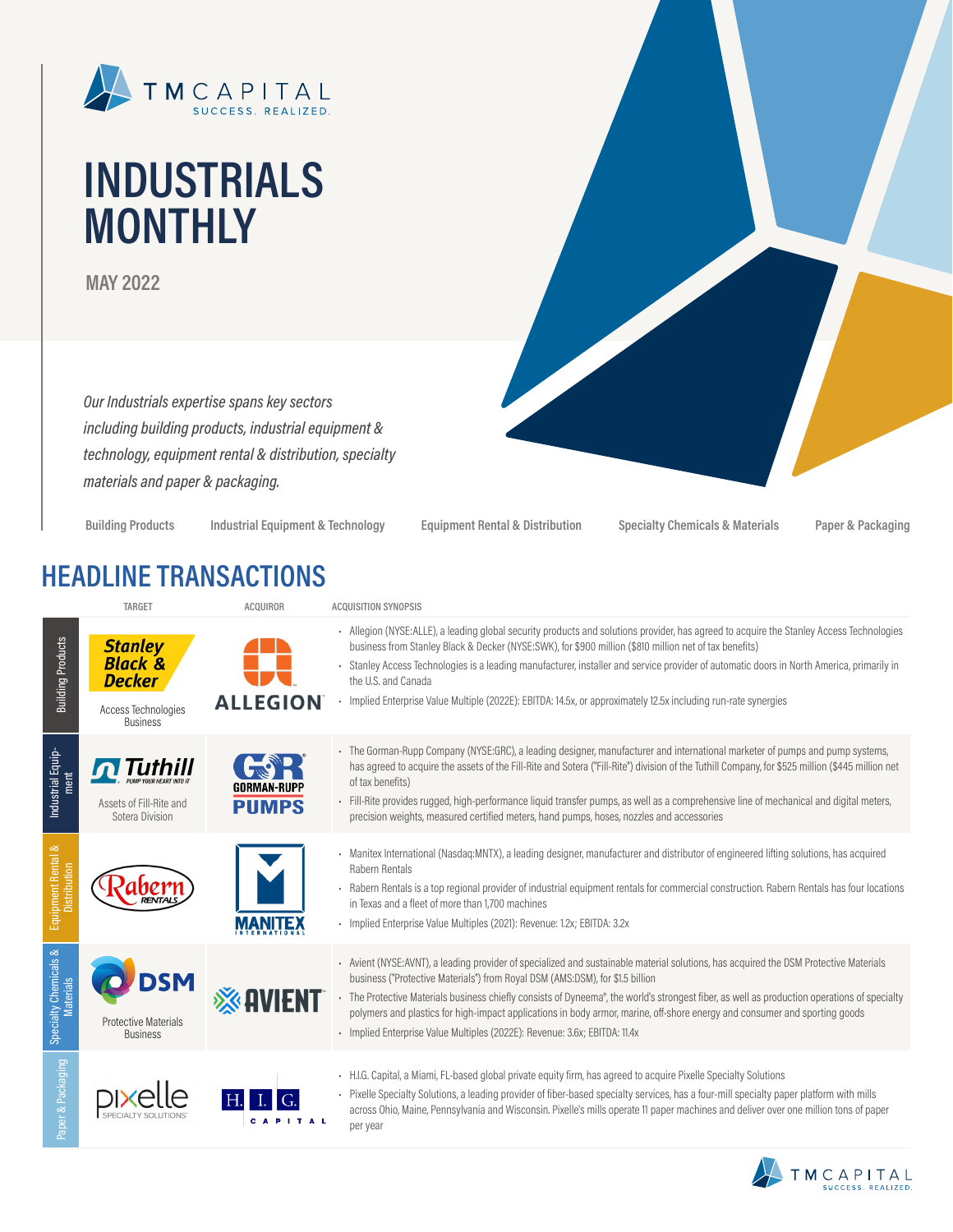### **INDUSTRIALS GROWTH & VALUATION TRENDS** Note: Financial Information as of April 30, 2022

#### **One-Year Stock Return**



#### **One-Year Revenue Growth**



#### **LTM Debt/EBITDA**



#### **LTM Gross and EBITDA Margins\***



\*EBITDA Margins shown as the gray line.





#### TEV/EBITDA